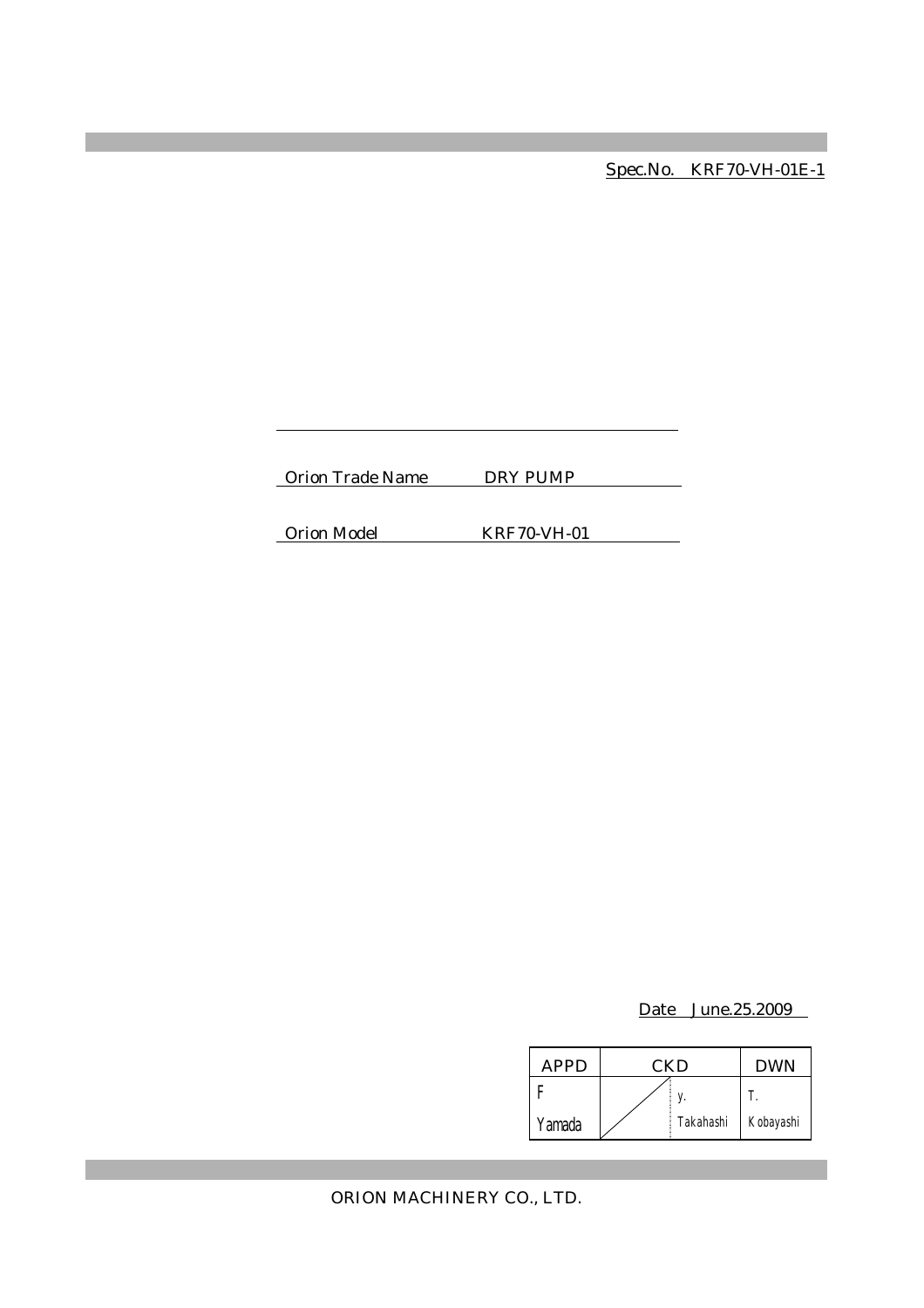### 1. Warranty

### 1-1.Warranty information

When the breakdown occurs by any chance in the guaranteed term because of our clear responsibility, I will repair by the following free of charge. (note)It limits it when using it in Japan.

It wishes actual expenses to be borne responsibility for the adjustment exclusion item. (The alternative part transportation fee and the serviceman movement cost, etc. are included. )

### 1-2. Warranty period

The product shall be warranted for a period of one year from the date of purchase, or for 3000 hours of operation, whichever comes first.

### 1-3. Items exempted from warranty

Consumable parts and periodic replacement parts.

Fault caused by careless handling or improper use and maintenance. (Operation not following the specifications and the instruction manual. Operation under abnormal environmental conditions.)

Fault caused by fire, flood, lightning stoke, abnormal voltage or unforeseen disasters.

Fault caused by repair or modification not performed by ORION or ORION authorized service contractors.

Change of appearance, such as damage or deterioration caused in general use.

 Secondary damages caused by the fault (Incidental damages such as loss, inconvenience, and commercial loss resulting from the failed product).

(Note) In case of a fault or an accident, contact the dealer with the model name and serial number.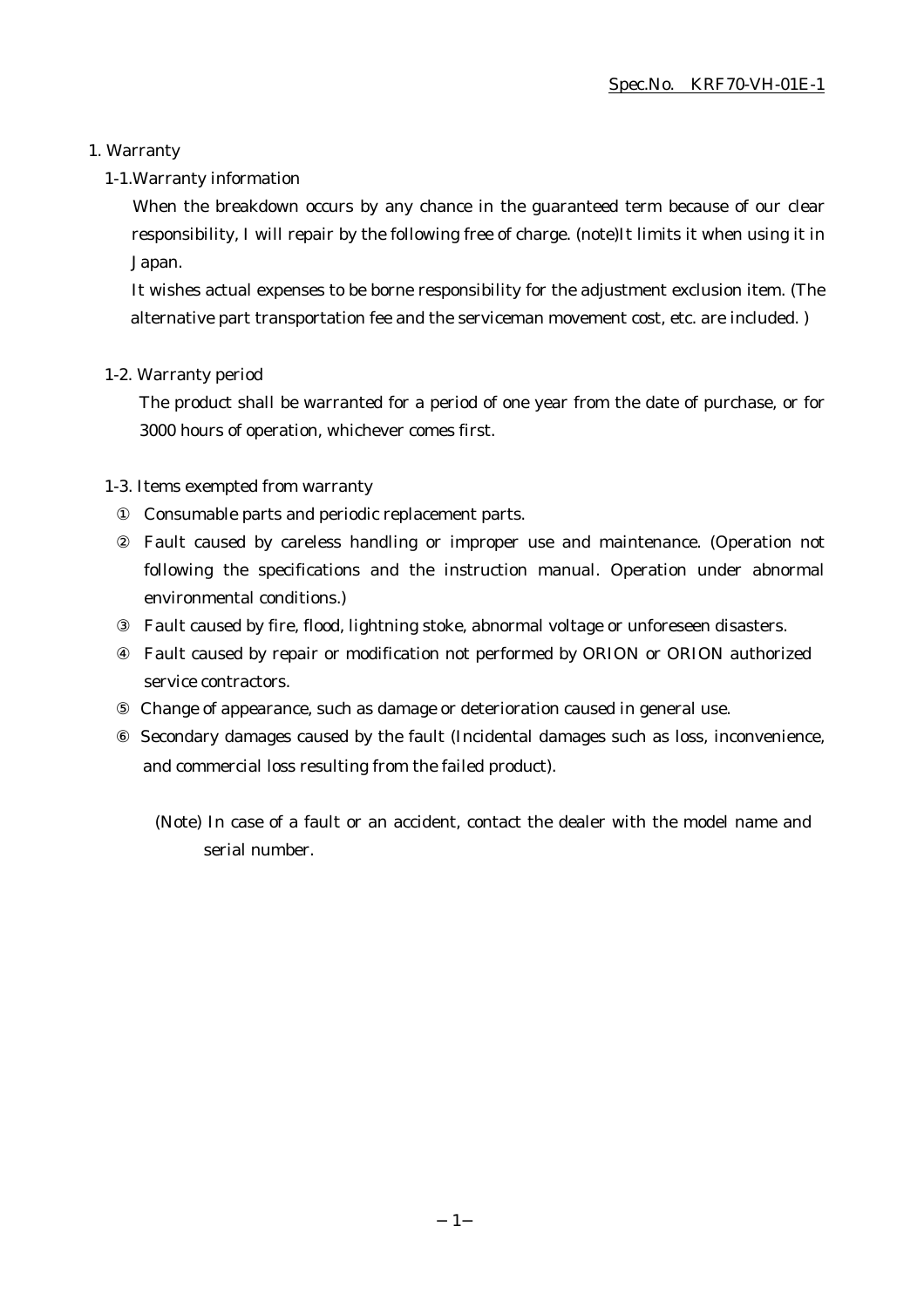### Spec.No. KRF70-VH-01E-1

2.Consumable parts / Periodic replacement parts

| (1) Consumable parts (Parts to be replaced depending on the state at the time of inspection) |
|----------------------------------------------------------------------------------------------|
|----------------------------------------------------------------------------------------------|

| Name of Parts                  | <b>Parts Number</b>   | Qty/ unit                              | Inspection period                               | Replacement criterion                                      |
|--------------------------------|-----------------------|----------------------------------------|-------------------------------------------------|------------------------------------------------------------|
| Filter element<br>(Inlet side) | 04000451010           | 1                                      | 1 week                                          | When damaged, or dirt cannot be<br>removed by blowing air. |
| Liner<br>$*1$                  | 040000410<br>$\Omega$ | To be decided by<br>actual positioning | Replacement of<br>vane                          | When damaged.                                              |
| Gasket (B)                     | 04010297010           | 4                                      | Removal of<br>suction case and<br>delivery case | When damaged or worn.                                      |
| Gasket                         | 03042561010           | $\boldsymbol{2}$                       | Removal of<br>suction case and<br>delivery case | When damaged or worn.                                      |
| Rubber packing                 | 03042560010           | $\boldsymbol{2}$                       | Replacement of<br>element                       | When damaged or worn.                                      |
| Packing                        | 04001458010           | $\boldsymbol{2}$                       | Replacement of<br>element                       | When damaged or worn.                                      |
| Spring tube                    | 04042925010           | 1                                      | Replacement of<br>element                       | When damaged or worn.                                      |
| Spider                         | 04101313010           | 1                                      | 6 months                                        | When it was cracked or damaged                             |

\*1 The second digit from the right is subject to thickness.

0.2t(white) 1, 0.1t(black) 2, 0.05t(yellow) 3, 0.03t(red) 4

(2) Maintenance of plastic parts affecting safe operation

Replace the following plastic parts that may affect safe operation promptly when any damage or deformation is found. Failure to do so may cause injury.

| <b>Name of Parts</b> | Parts Number | Qty/ unit |
|----------------------|--------------|-----------|
| Front cover 70       | 03101447010  |           |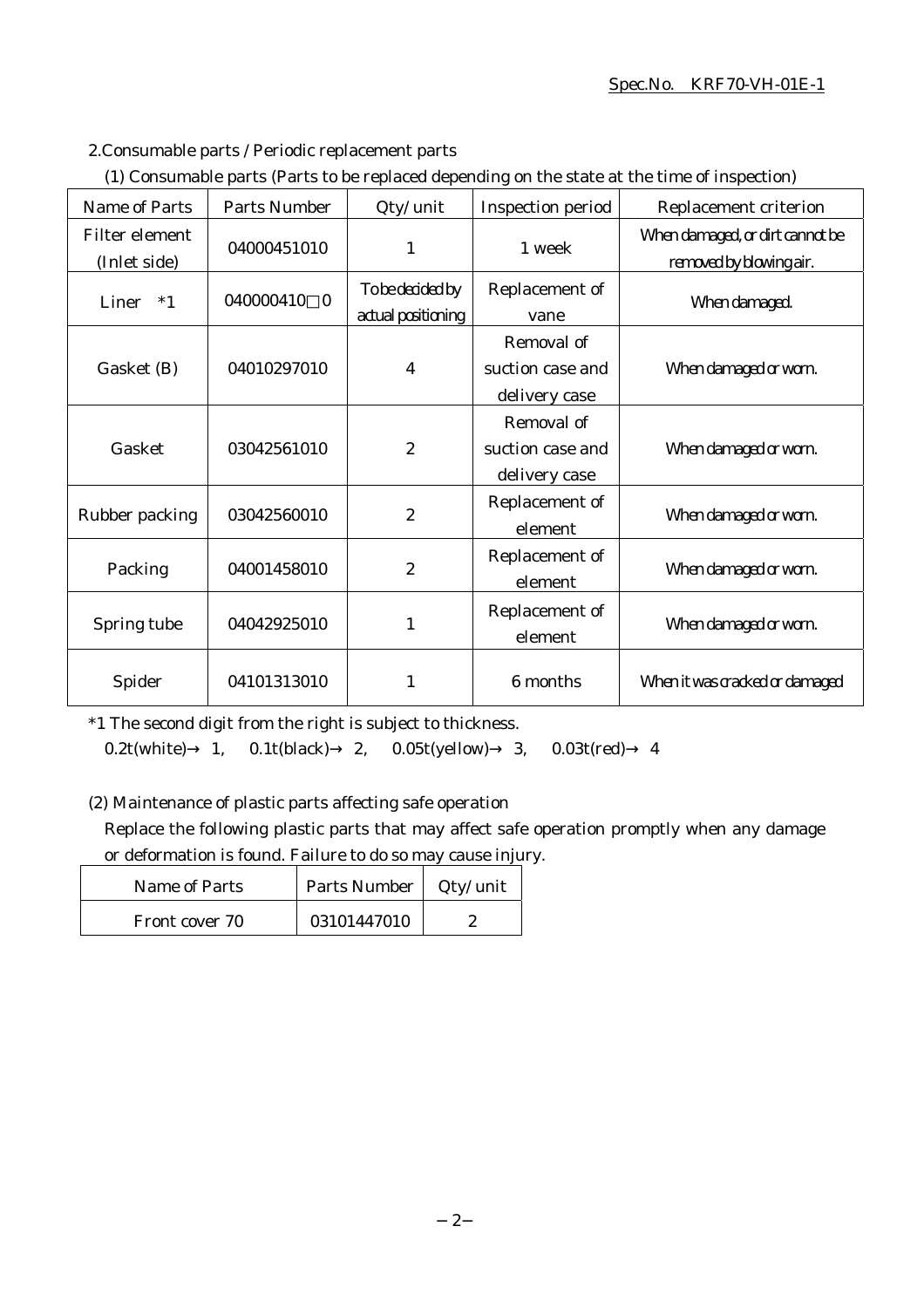|                               |             | Qty  | Exchange time                    |
|-------------------------------|-------------|------|----------------------------------|
| Parts Number<br>Name of Parts |             | unit | Operation under normal pressure. |
| Vane                          | 04101504010 | 6    | 6,000                            |
| <b>Bearing</b>                | 0A000332000 | Ω    | 6,000                            |

(3) Replacement parts (Parts to be replaced at regular time intervals)

\* The indicated blade replacement period is recommended in order to help prevent breakdown due to blade wear, and assumes average blade wear at 60Hz operation; specific performance is not guaranteed. The blade should be replaced soon if performance decreases or noise levels increase.

\* When vanes are replaced, replace bearing at the same time. Use ORION specified bearings that are lubricated with special grease.

\* Use the maintenance kit for replacement parts.

| Name of Parts                  | Parts Number | Items          | Pcs / kit |
|--------------------------------|--------------|----------------|-----------|
| Maintenance kit 70<br>Assembly | 04101347010  | Vane           | 6         |
|                                |              | <b>Bearing</b> | ๑         |
|                                |              | Liner (white)  |           |
|                                |              | Liner (black)  | 2         |
|                                |              | Liner (yellow) |           |
|                                |              | Liner (red)    |           |

(4) Motor Maintenance Cycle (An estimated indication of when motor replacement might be necessary. Actual motor lifetime will depend on specific operating conditions.)

| Part Name | <b>Part Number</b> | Specifications       | Qty | Maintenance Cycle |
|-----------|--------------------|----------------------|-----|-------------------|
| Motor     | 0A001675000        | Three phase 2.2kW 6P |     | 20,000h           |

\* Indicates the time when the chance of failure due to wear increases. The motor does not necessarily require replacement after this time; the actual replacement time will depend on the operating conditions and environment of the particular installation. Please have the motor replaced when operation becomes abnormal.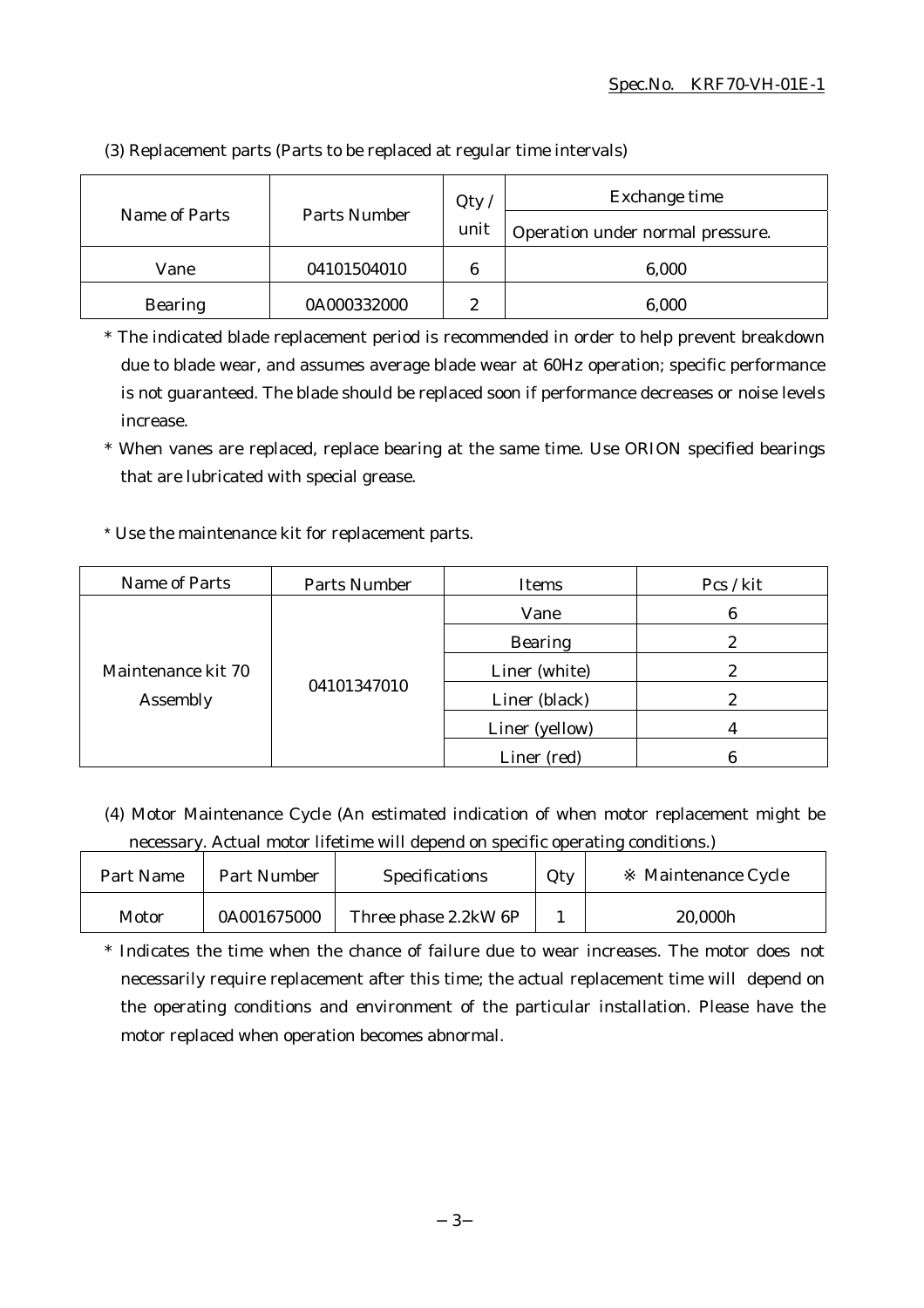| 3. Specifications |       |  |
|-------------------|-------|--|
|                   | Model |  |
|                   |       |  |

| Model                                          |                                     | <b>KRF70-VH-01</b>                                                 |                 |
|------------------------------------------------|-------------------------------------|--------------------------------------------------------------------|-----------------|
| Frequency                                      |                                     | 50<br>60                                                           |                 |
| Designed capacity *                            |                                     | 1130                                                               | 1350            |
| Continuous operative<br>vacuum *               |                                     | 80or less                                                          |                 |
| Ultimate vacuum *                              |                                     | 90or more                                                          |                 |
| Diameter of piping<br>connection               |                                     | Rc1                                                                |                 |
|                                                | Phase<br>output pole                | Three-phase 2.2                                                    | $6\phantom{1}6$ |
|                                                | Frame no. / heat<br>resisting class | 112M E                                                             |                 |
| Motor                                          | Rated voltage -<br>frequency        | 200V-50/60Hz<br>220V-60Hz                                          |                 |
|                                                | Rated current (A)                   | 10.4/9.6<br>9.2                                                    |                 |
| Setting for thermal<br>protection *            |                                     | 10.4/9.6<br>9.2                                                    |                 |
| <b>Mass</b>                                    |                                     | 75                                                                 |                 |
| Painting color                                 |                                     | Black (except motor)                                               |                 |
|                                                | <b>Installation site</b>            | Indoor                                                             |                 |
| <b>Installation condition</b><br>(Suction air) | Permissible ambient<br>temperature  | 0to40                                                              |                 |
|                                                | Permissible ambient<br>humidity     | $65 \pm 20$<br>(JIS Z8703)                                         |                 |
|                                                | Conditions                          | Conditions where there is no corrosive and<br>explosive gas exist. |                 |
|                                                |                                     | Clean air without vapor and dew                                    |                 |
|                                                |                                     | condensation, and less dirt and dust.                              |                 |
| Operation noise *                              | dB                                  | 73                                                                 | 74              |

\*1 Designed capacity: It is the theoretical value calculated from capacity. Please use the pressure-flow rate diagram for the actual flow rate.

\*2 Continuous operative vacuum: Operative range of vacuum. Install the gauge and controller to the pump or the piping, and use the Dry Pump at the continuous operative vacuum or less.

- \*3 Ultimate vacuum: Continuous operation is not possible at maximum ultimate vacuum of the pump. It is used as model selection calculation.
- \*4 Use the thermal set value as a target since the apparatus is different individually.
- \*5 The operation noise is the actual measured value at the continuous operative vacuum, not the warrant value.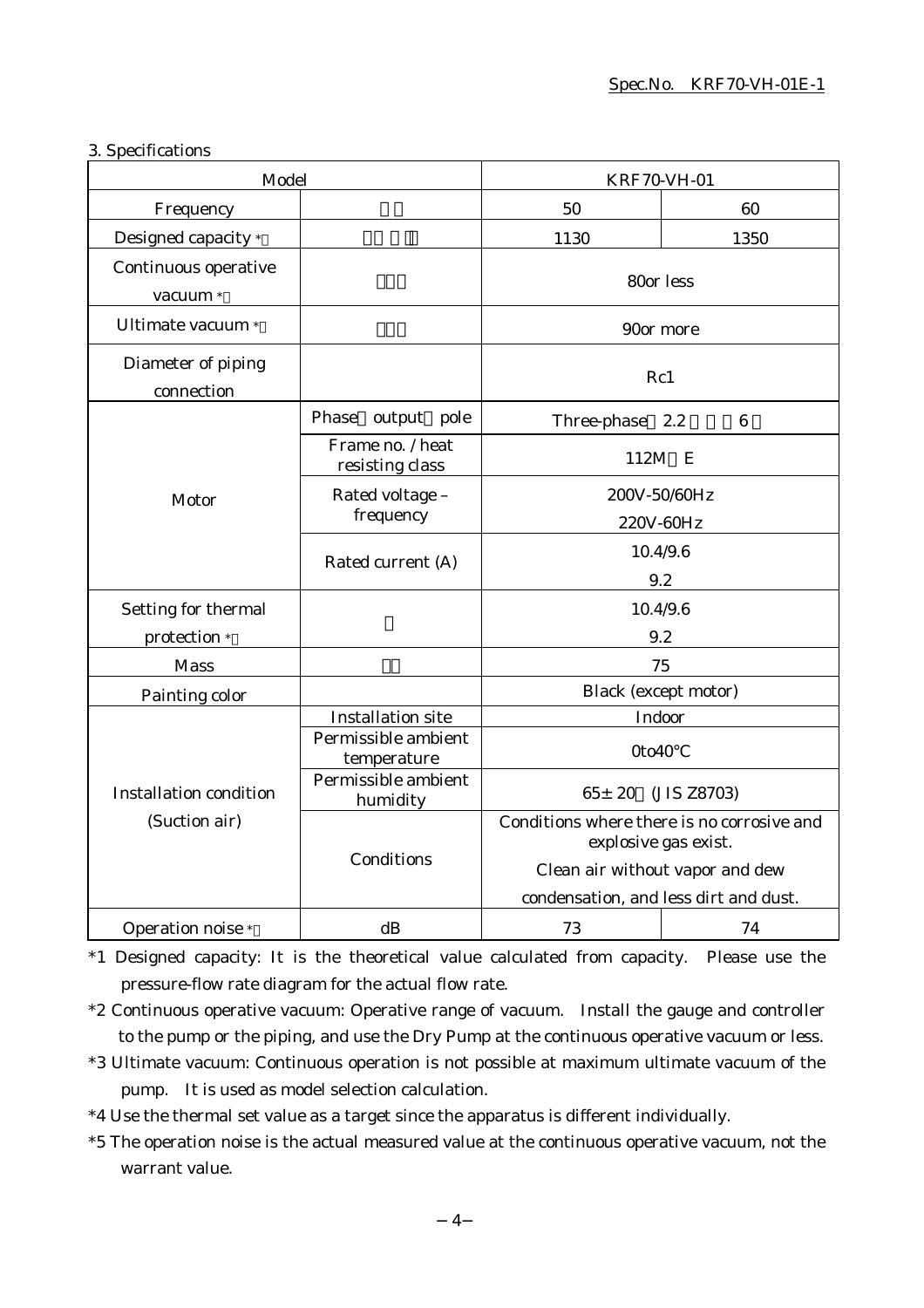### EC DECLARATION OF CONFORMITY

# $\epsilon$



### EC DECLARATION OF CONFORMITY

We hereby declare that the following our product conform with the essential health and safety requirements of EEC Directives.

| Product      | : DRY PUMP                                                                                     |
|--------------|------------------------------------------------------------------------------------------------|
| Model No.    | : KRF Series<br>(KRF15, KRF25, KRF40, KRF15A, KRF25A, KRF40A<br>KRF04A, KRF08A, KRF70, KRF110) |
| Manufacturer | : ORION MACHINERY CO., LTD.<br>246 Oaza Kotaka, Suzaka-shi, Nagano-ken,<br>382-8502 JAPAN      |
| Directives   | : Machinery Directive 98/37/EC and 2006/42/EC<br>Low Voltage Directive 2006/95/EC              |

The above product has been evaluated for conformity with above directives using the following European standards. The technical construction file (TCF) for this product is retained at the above manufacturer's location.

Machinery Directive / Low Voltage Directive:

EN ISO12100-1:2003, EN ISO12100-2:2003, EN ISO14121-1:2007, EN 1012-2:1996, EN 60204-1:2006, EN ISO13732-1:2006, EN 983:1996 others

| Signature | ٠<br>٠               |
|-----------|----------------------|
| Date      | ስስ ወ<br>15<br>٠<br>٠ |

Name/Title : Toru Kaneko/General Manager

Being the responsible person appointed and employed by the manufacturer.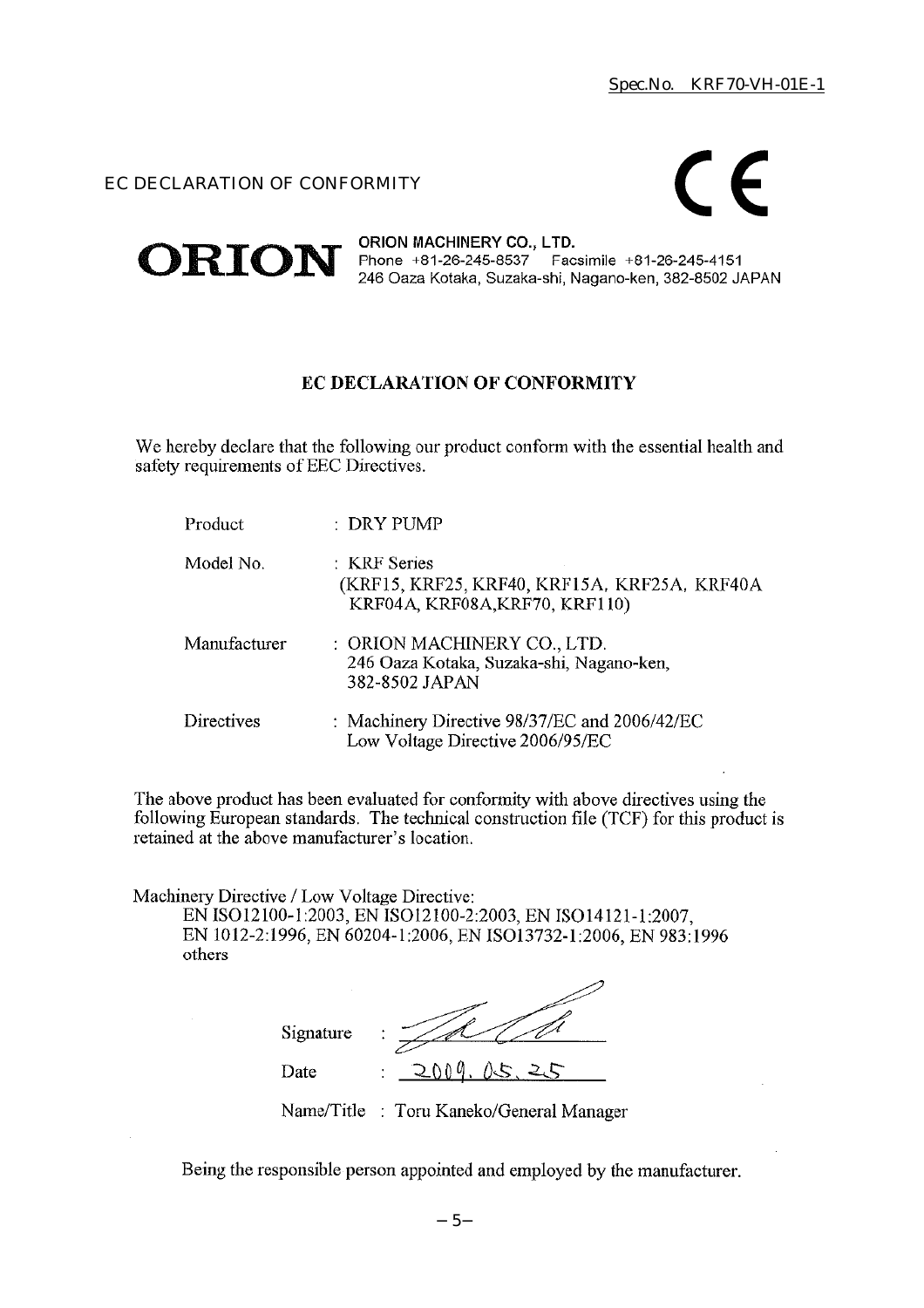4. Precautions

- (1) Observe precautions, and operate the product within specifications.
- (2) Read the instruction manual prior to installation, operation, maintenance and inspection of the product. Especially pay attention to safety.
- (3) The vanes may get damaged if the residual pressure reverses the rotation when the pump stops. A check valve must be installed within 50 cm from the inlet port or exhaust port for protection.
- (4) Be sure to install the product horizontally on the flat surface.
- (5) Operating the product in an enclosed space may cause malfunction due to heat generated from the pump. Provide good ventilation around the product, so the ambient temperature does not exceed the permissible level.
- (6) Be sure to clean the filters periodically. Failure to do so may cause clogging and result in trouble due to overload.
- (7) Wiring work has to be performed by qualified personnel according to applicable laws and in-house regulations.
- (8) Be sure to install an overload protection such as a thermal relay in the electric circuit.
- (9) Allowable intermittent power supply voltage fluctuation range is  $\pm 10\%$  of the specified voltage; allowable sustained supply voltage fluctuation range is ±5% of the specified voltage.
- (10) Be sure to use the product 1,000m or below above sea level.

### 5. Accessories

D type compound gauge 60 1 piece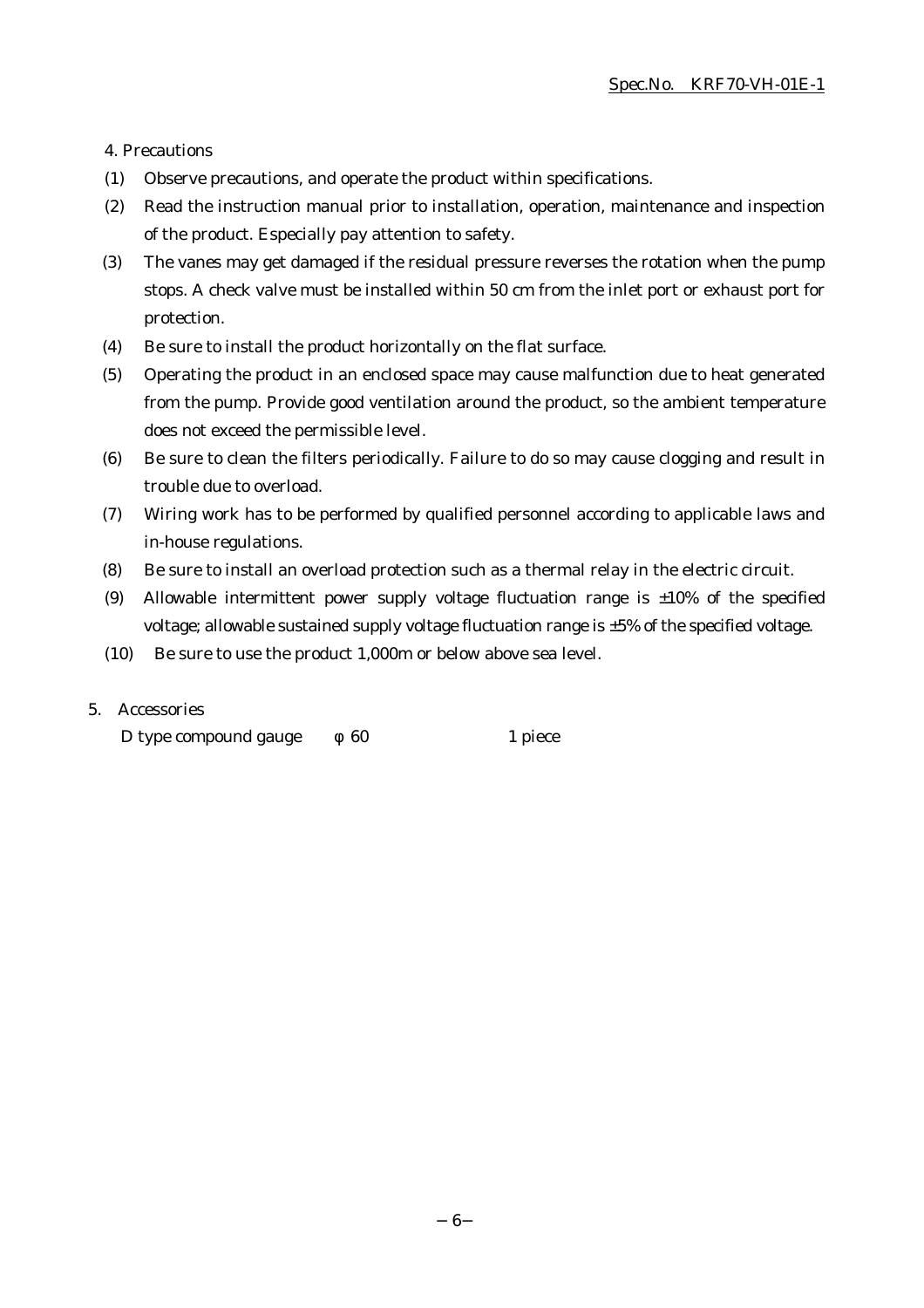### 6. Pressure-Flow rate diagram

### KRF70-VH-01

## Vacuum Specification



Conditions: 1 atmospheric pressure

20